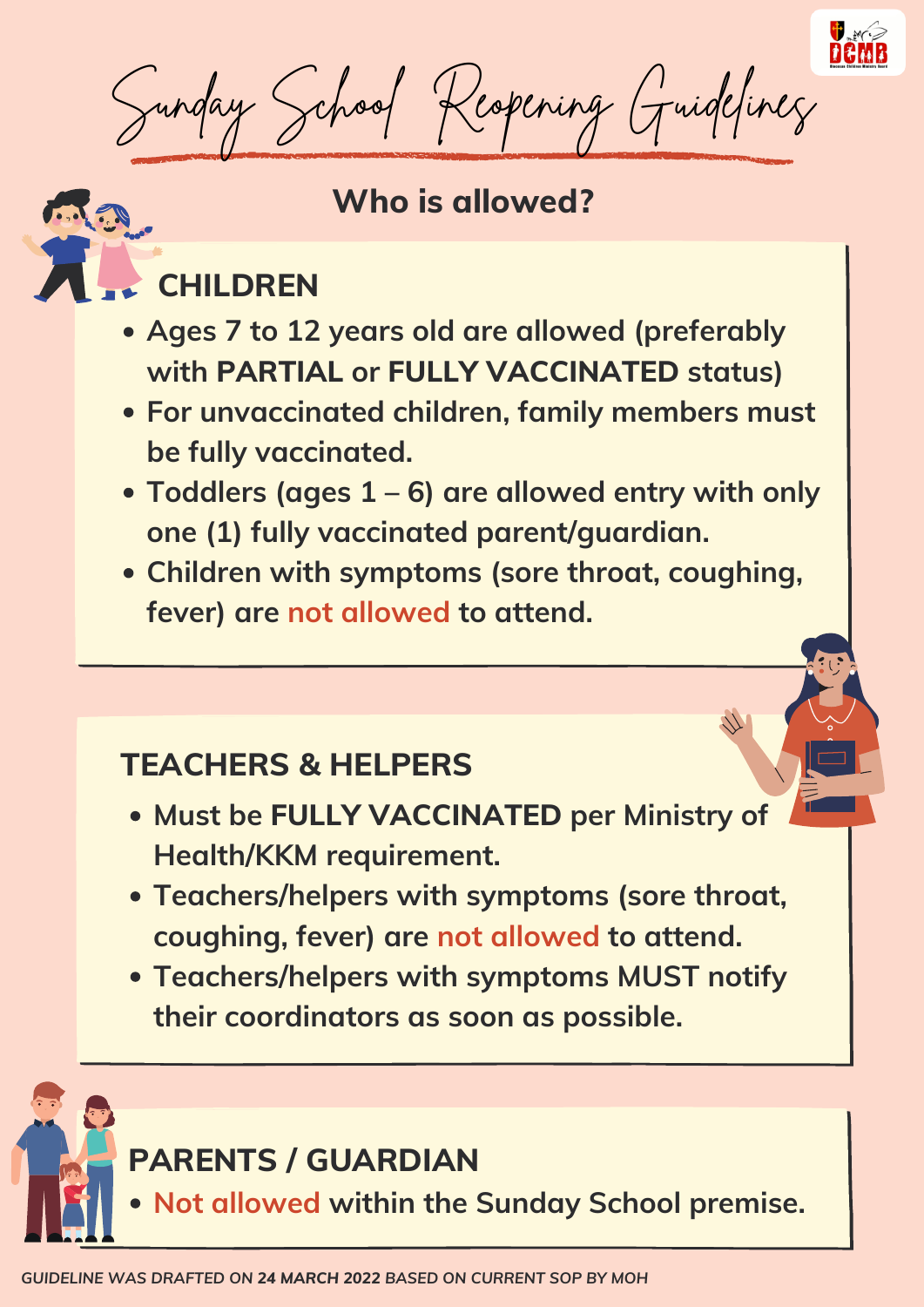

# **Church Preparation**

# **REGISTRATION**

# **LOCATION**

- **MySejahtera QR Code must be generated and displayed at the main entrance of the Sunday School premise. If the Sunday School is going to be held in a separate premise from the church hall, it is advisable to create a separate QR Code for the premise.**
- **A registration point (table with register for those without MySJ app, pen, hand sanitizer and thermometer) must be set-up at the entry point to monitor movements in and out from the**

- **A well-ventilated room/hall with enough space for at least 1 metre social distancing.**
- **Windows and doors to remain open throughout to allow air-flow and ventilation. Fans should face the windows/doors to create air-flow.**
- **Liquid soap must be readily available in the toilets.**
- **Posters and notices related to new normal practices must be displayed visibly for all (as required by the government).**

Sunday School Reopening Guidelines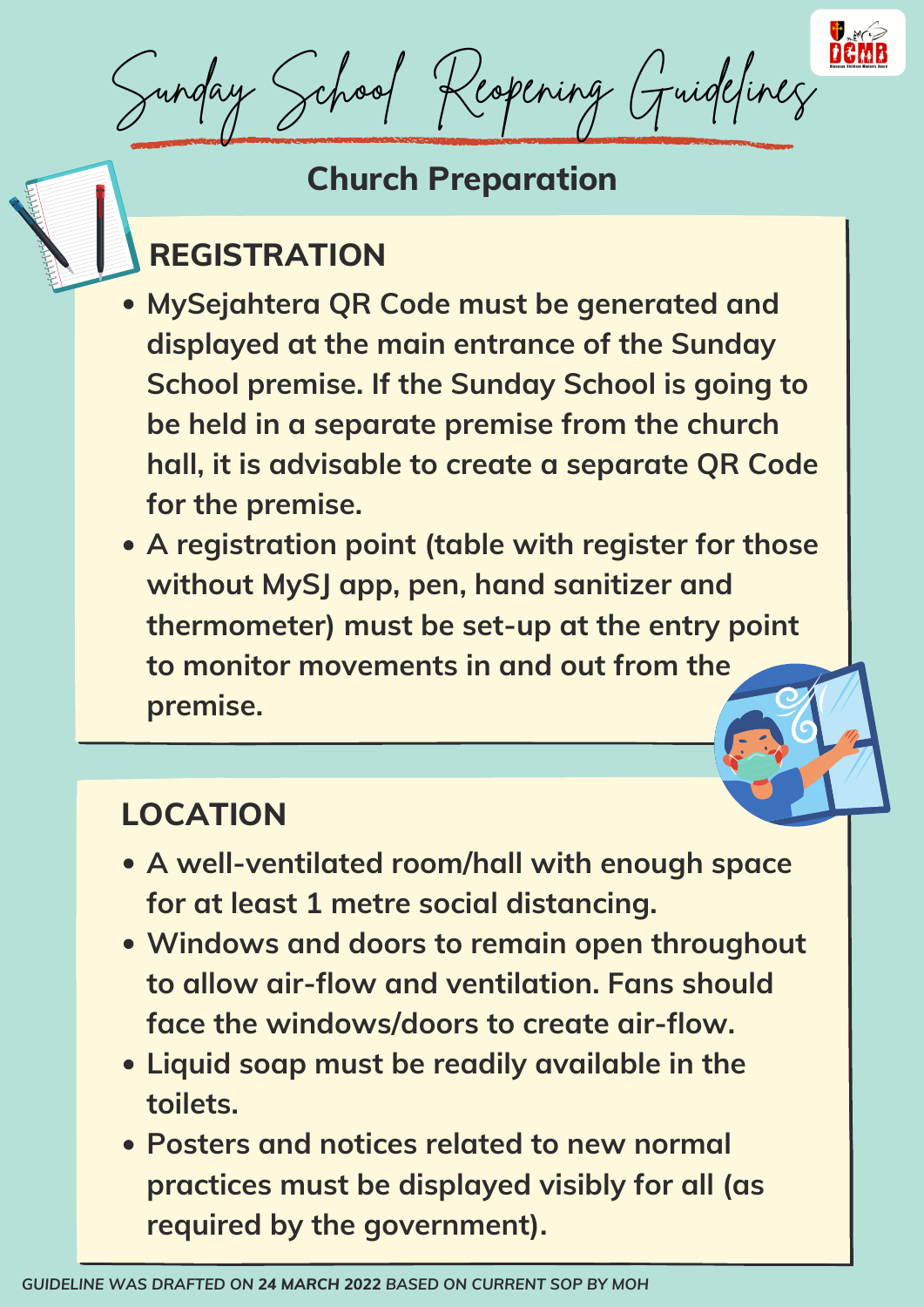- **Children must bring their own stationery (colour pencils, crayon, pencil etc.) Sharing is not permitted (unless they are from the same household).**
- **Teachers please ensure safety and take precautions when preparing Sunday School materials (colouring page, crossword etc.) for the children.**
- **TV/Screen, Projector, Laptop/Computer, Speaker should be made available should teachers choose**

#### **to use SS@Home/Superbook materials.**

- **Only teachers and helpers are allowed inside the Sunday School premise at any time, including before and after sessions.**
- **Each Sunday School session must not be longer than 90 minutes.**
- **Face masks are mandatory and should be worn properly throughout the session.**

# **Sunday School Session**

Sunday School Reopening Guidelines

#### **MATERIALS**

# **BEFORE SUNDAY SCHOOL SESSION**